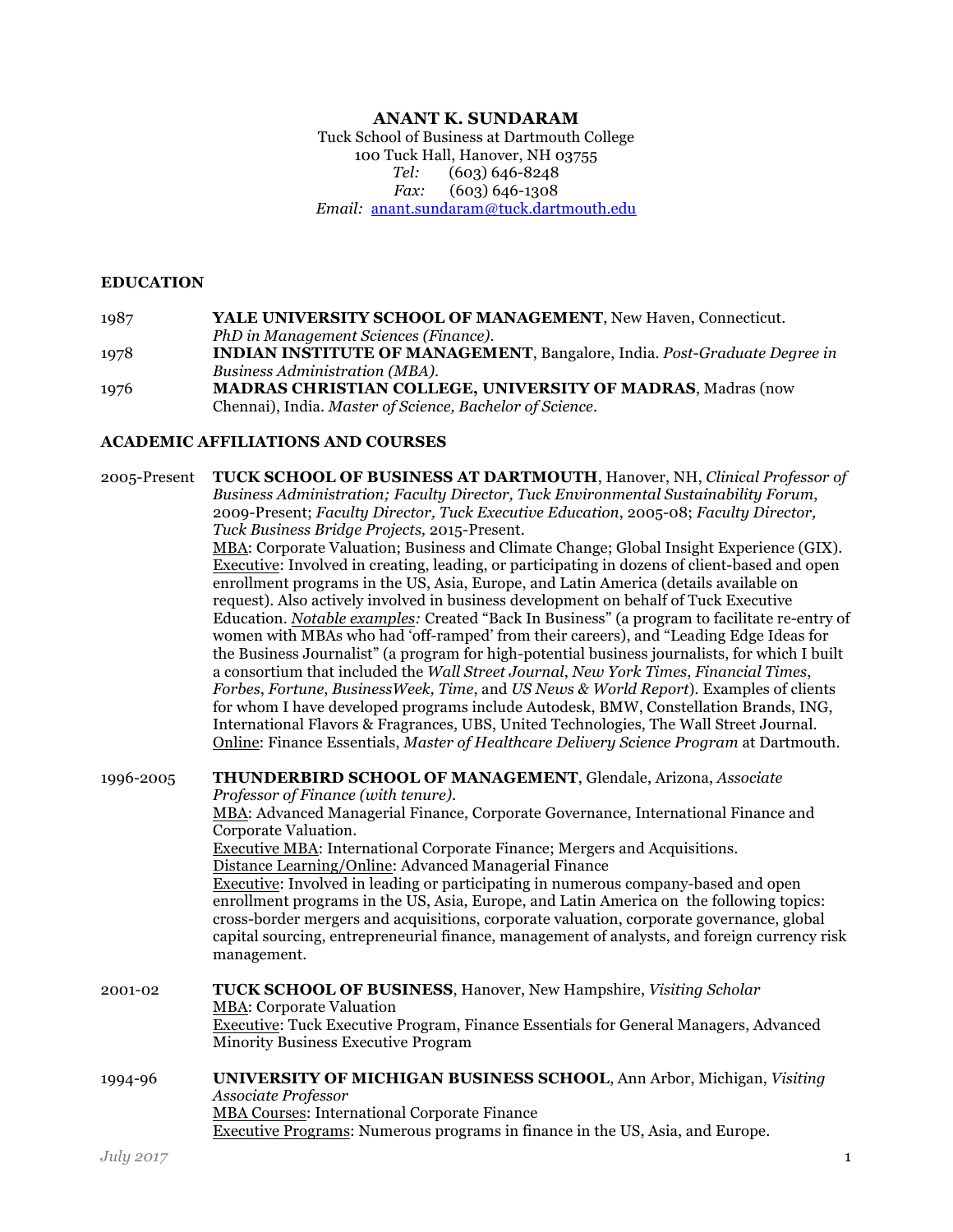- 1987- 94 **TUCK SCHOOL OF BUSINESS**, Hanover, New Hampshire, *Associate Professor of Business Administration.* MBA Courses: Finance, International Business Environments, Management of the Multinational Enterprise, Financial Management, International Finance, and Seminar in Corporate Finance. Executive Programs: Numerous company-based and open-enrollment programs in finance and international finance.
- *Various Years* Visiting Professor at **INSEAD**, Fontainebleau, France; **CESA**, Bogota, Colombia; **Institut Theseus**, Sophia Antipolis, France; **European Business School**, Oestrich-Winkel, Germany; **Indian School of Business**, Hyderabad, India.

# **APP**

Creator (with Aswath Damodaran) of **uValue**™, the corporate valuation app for iPad and **uValue Mobile**TM for iPhone/iPod Touch (see www.uvalueapp.com or download from Apple's App Store).

## **BOOK**

"*The International Business Environment: Text and Cases*" (with J. Stewart Black), Prentice-Hall, Englewood Cliffs, NJ, 1996 (with Instructors' Manual).

### **ARTICLES (Academic)**

- "Investment Decisions of Non-profit Firms: Evidence from Hospitals," *Journal of Finance*, 2014 (with Manuel Adelino and Katharina Lewellen)
- "Product Market Games and Signaling Models in Finance: Do We Know What We Know?" in C. F. Lee (ed), *Handbook of Quantitative Finance and Risk Management*, Springer, 2010 (with Kose John).
- "Limited Liability and Market Power," *Review of Quantitative Finance and Accounting*, 2006 (with Kose John, Lemma Senbet and Peter Woodward).
- "Stakeholder Theory and 'The Corporate Objective Revisited:' A Reply," *Organization Science*, 2004 (with Andrew Inkpen).
	- *Reprinted in Stakeholders, Robert Phillips and Edward Freeman (eds.), Edward-Elgar Publishing, 2010.*
- "The Corporate Objective Revisited," *Organization Science*, 2004 (with Andrew Inkpen).
	- *Reprinted in Stakeholders, Robert Phillips and Edward Freeman (eds.), Edward-Elgar Publishing, 2010.*
- "Mergers & Acquisitions and Corporate Governance," in *Advances in Mergers and Acquisitions*, C. Cooper & S. Finkelstein (eds), Elsevier Press, 2004.
- "Challenges to Corporate Governance," *Corporate Governance: An Asia-Pacific Critique*, L. C. Keong (ed), Sweet and Maxwell Asia, Hong Kong, 2002 (with Michael Bradley, Cindy Schipani, James Walsh).
- "Management of Exchange Rate Exposure by the Multinational Corporation," *Handbook of Modern Finance*, D. Logue and J. Seward (eds), Warren Gorham Lamont, New York, updated in 2001 and again in 2004 (with Michael Moffett).
- "Cross-border Acquisitions of US Technology Assets" *California Management Review*, Spring 2000 (with Andrew Inkpen and Kristin Rockwood).
	- *Reprinted in International Mergers & Acquisitions: A Reader, P. Buckley and P. Ghauri (eds.), Thomson Press, 2002.*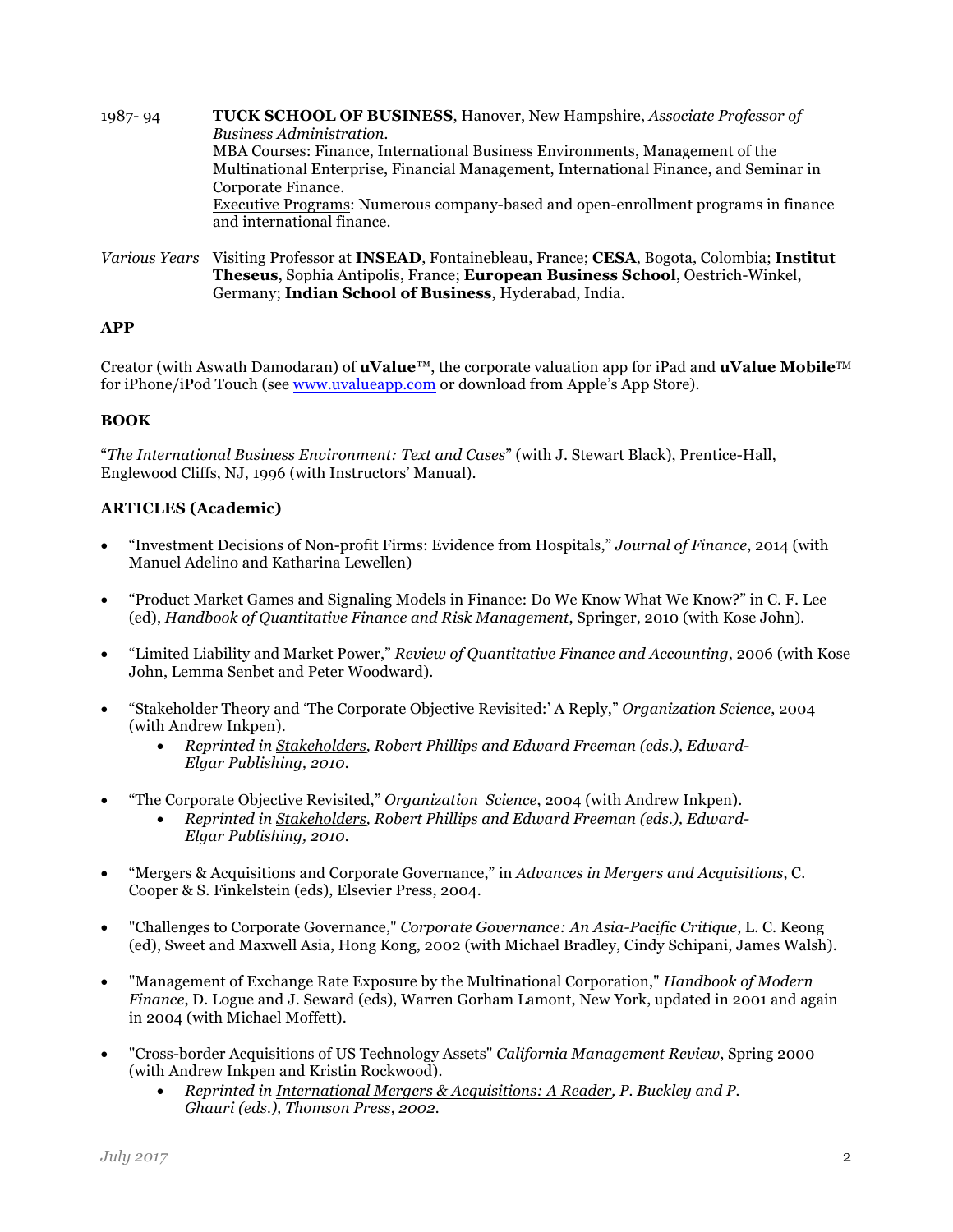- "Comparative Corporate Governance and Corporate Strategy," *Thunderbird on Global Business Strategy*, New York: Wiley Publishers, April 2000 (with Michael Bradley, Cindy Schipani, James Walsh).
- "Purposes and Accountability of the Corporation: Corporate Governance at a Crossroads," *Law and Contemporary Problems*, Summer 1999 (with Michael Bradley, Cindy Schipani, and James Walsh).
	- *This article is on the Corporate Practice Commentator's (CPC) list of the Best Corporate and Securities Articles published during 2000.*
- "Foreword: Challenges to Corporate Governance," *Law and Contemporary Problems*, Summer 1999 (with Michael Bradley, Cindy Schipani, and James Walsh).
- "Corporate Governance in a Comparative Setting: The United States, Germany, and Japan," *The Academy of Legal Studies In Business National Proceedings*, 1999 (with Michael Bradley, Cindy Schipani, and J Walsh).
	- *Distinguished Paper Award, the Academy of Legal Studies In Business national meetings, July 1999*
- "Organizational Forms," in *Research in Strategic Management and Information Technology*, Volume 2, N. Venkatraman and J. Henderson (eds), JAI Press, 1999 (with N. Venkatraman).
- "Contemporary Challenges to Corporate Governance," *The Academy of Legal Studies In Business National Proceedings S*, 1998 (with Michael Bradley, Cindy Schipani, and James Walsh).
- "Management of Exchange Rate Exposure by the Multinational Corporation," *Handbook of Modern Finance*, D. Logue and J. Seward (eds), Warren Gorham Lamont, New York, 1998 (with Michael Moffett).
- "An Empirical Analysis of Strategic Competition and Firm Values: The Case of R&D Competition," *Journal of Financial Economics*, March 1996 (with T. John and K. John).
	- *Reprinted in Essays in Honor of Stephen Ross: Mentor, Mark Grinblatt (ed.), McGraw Hill-Irwin, 2010.*
- "Valuation Effects of Foreign Company Listings on US Exchanges," *Journal of International Business Studies*, March 1996 (with Dennis Logue).
- "International Financial Markets," in the *Handbook of Modern Finance*, Dennis Logue (ed.), Warren, Gorham, and Lamont, 1994.
- "The Environment and Internal Organization of Multinational Enterprises", *Academy of Management Review*, October 1993, (with J. Stewart Black).
- "Cross-border Liability of Multinational Enterprises, Border Taxes, and Capital Structure", *Financial Management*, Winter 1991 (with Kose John and Lemma Senbet).
- "Multinational Enterprise Liability and Cross-Border Acquisitions", in *Pacific Basic Capital Markets Research*, Volume 2, Elsevier, March 1991 (with Kose John and Lemma Senbet).
- "Currency Movements and Corporate Pricing Strategies", in *Recent Developments in International Banking and Finance*, Volume 4/5, S. Khoury (ed.), Elsevier-North Holland, April 1991 (with Veena Mishra).
- "Swapping Debt for Debt in LDCs: A Case Study of a Debt-for-Nature Swap in Ecuador", *International Environmental Affairs*, March 1990.
- "Syndications in Sovereign Lending", *Journal of International Money and Finance*, September 1989.
- "Strategic Implications of a Currency Devaluation", *Journal of Corporate Finance*, Winter 1988 (with Vijay Govindarajan).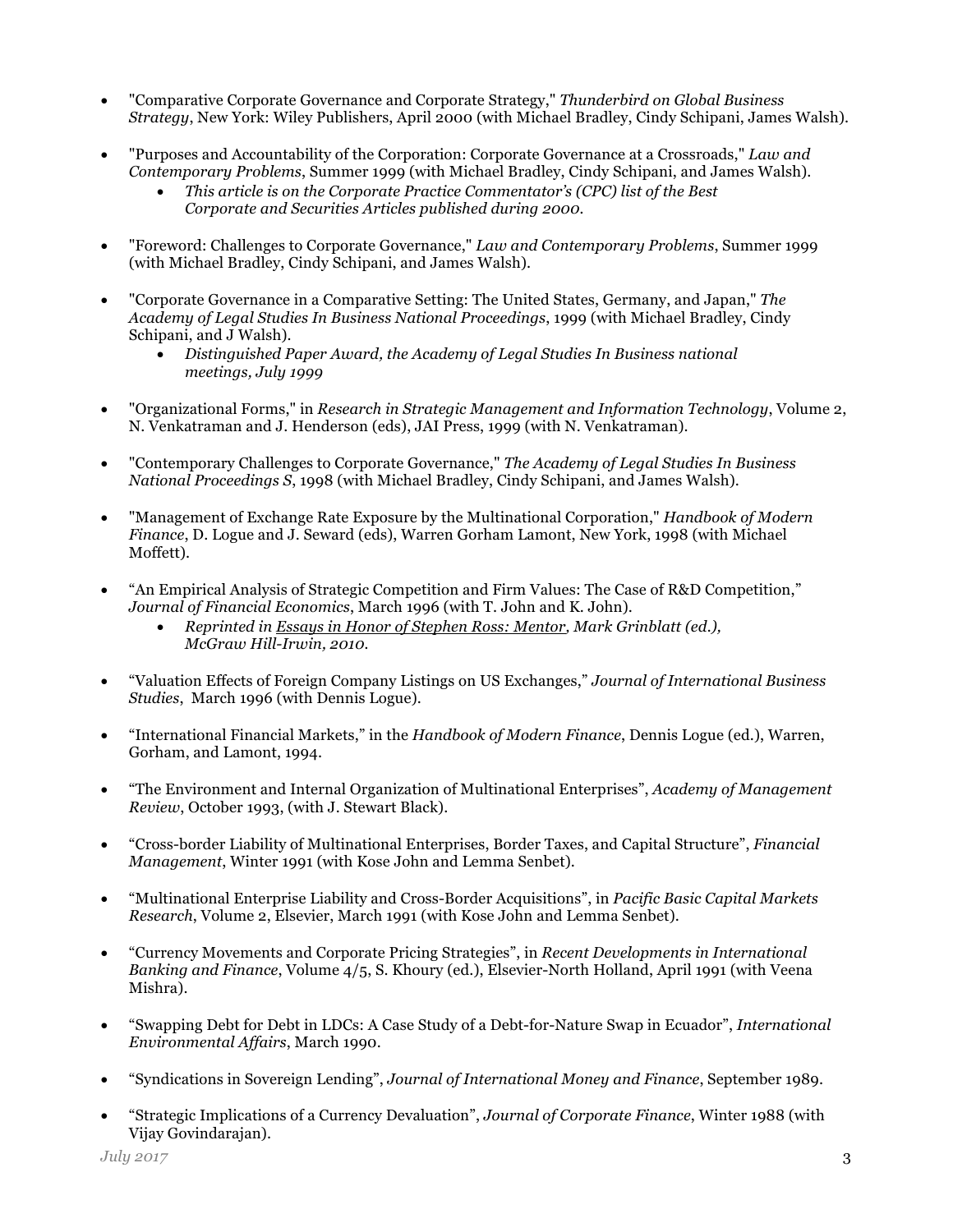### **ARTICLES (Non-academic)**

- "Three Reasons to Stay Away from the Alibaba IPO," *Barron's*, 2014.
- "Big Ideas for India 2050," *Times of India*, 2013.
- "Quality Health Care at 3% of the Cost", *Harvard Business Review Blogs*, 2012.
- "A Tale of Two Market Reactions," *New York Times* Dealbook Blog, October 5, 2009.
- "CEOs, It's Time to Decouple from Financial Markets." *Financial Times*, April 21, 2009.
- "Valuation of GM's Restructuring Plan: A Chalkboard Session," *Nightly Business Report*, December 2008.
- "Tending to Shareholders," *Financial Times*, May 26, 2006.
- "Op-ed: Five Questions About 'Murdow'," *New York Times* DealBook Blog, June 5, 2007.
- "Strategies for Pricing in Japan Given the Appreciated Yen," *Global Competitor*, March 1994.
- "Sovereignty to Blame for the BCCI Scandal", the *Wall Street Journal*, October 24, 1991.
- "Exchange Rates and Performance Evaluation in Multinational Enterprises", in *Management Control Systems*, R. Anthony, J. Dearden and V. Govindarajan, Irwin, Boston, 1991.
- "Debt for Sustainable Development: Some Institutional Considerations", in *Debt Swaps for Social Purposes*, Harvard Institute of International Development, October 1991.
- "Technology Transfer, Adaptation and Diffusion among State- and Privately-Owned Enterprises in India", in J. James (Ed.), *Technology Transfer to LDCs*, Macmillan, London, 1989 (with Anil Deolalikar).

#### **RESEARCH WORKING PAPERS**

- "Does Ownership Matter? The US Hospital Industry 2000-2013" (with Robert Hansen).
- "Acquisitions and Performance: A Re-assessment of the Evidence," Tuck School of Business Working Paper, (with Michael Bradley).
- "The Emergence of Shareholder Value in the German Corporation," Duke University Working Paper, (with Michael Bradley).
- "A Safe Landing? Golden Parachutes and Corporate Behavior," University of Michigan Business School Working Paper, (with M. P. Narayanan).
- "Market Value Impact of the U.S.-Japan Semiconductor Trade Agreement", Tuck School of Business Working Paper.
- "Divestitures as Good News or Bad News: The Role of Creditors and Management," Tuck School of Business Working Paper (with B. Yeung).
- "Corporate Limited Liability and the Design of Corporate Taxation", NYU Working Paper (with Kose John and Lemma Senbet).
- "Corporate Diversification, Strategy, and Finance" (with Dennis Logue).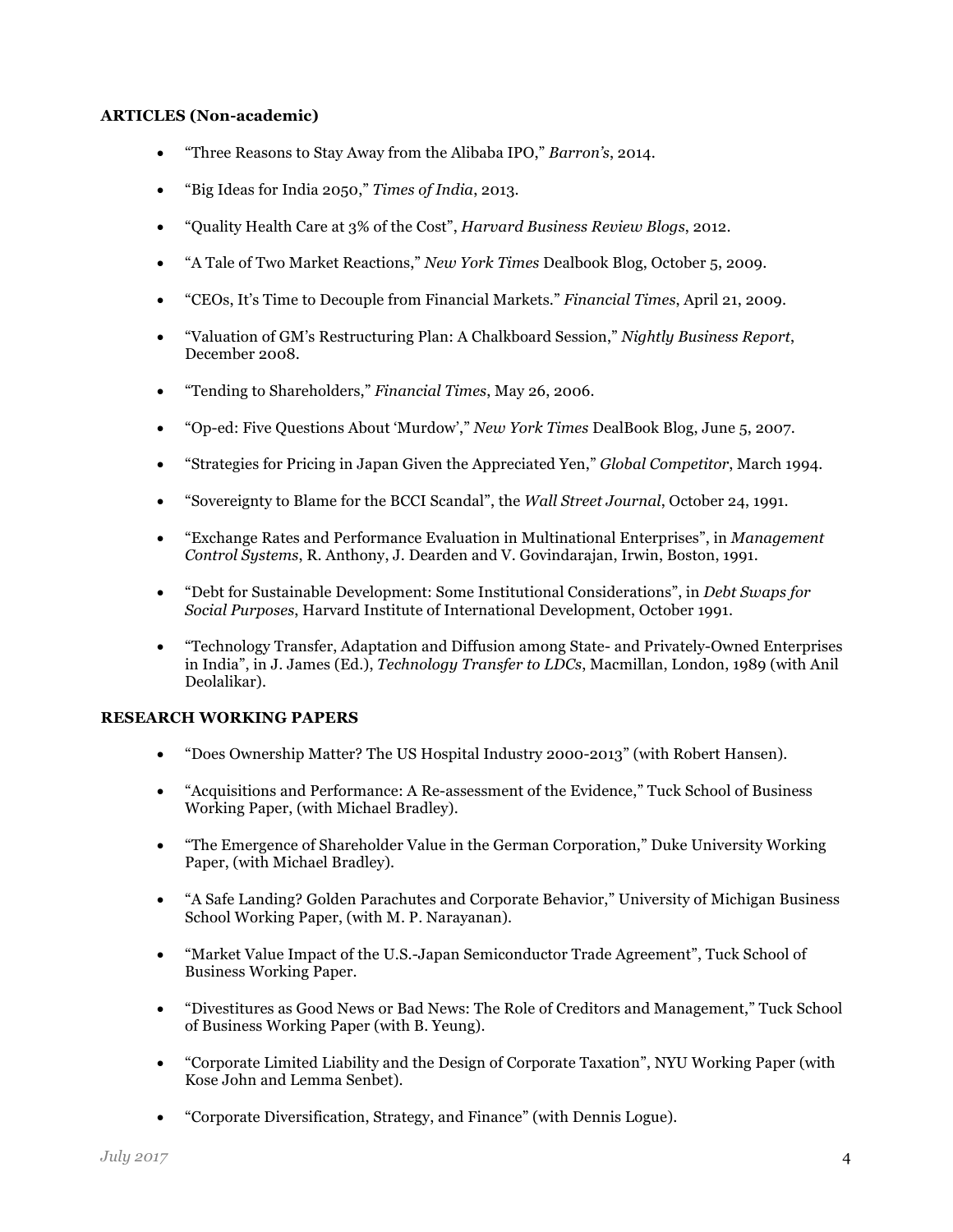• "Market Power and State-Dependent Systematic Risk" (with Lakshmi Shyam-Sunder).

# **OTHER SCHOLARLY ACTIVITIES**

## *Conferences*

- Conference of Parties  $15<sup>th</sup>$ ,  $16<sup>th</sup>$ , and  $18<sup>th</sup>$  (COP15, COP16, COP18) meetings in Copenhagen, Cancun, Doha 2009, 2010, 2012
- World Climate Summit, Cancun, 2010; Doha, 2012
- Foundation for Advancement of Financial Research conference, 2007 present
- American Finance Association/American Economic Association, 1991, 1992, 1993, 1998, 2002, 2003
- European Finance Association, 1991-1993, 1999, 2003-2004 (Program Committee in 1999, 2003-2008, 2011 - present)
- Western Finance Association, 1991, 1992
- Academy of Management, 1988, 1991, 1992, 2009
- NBER Conference on Public Economics, 1992
- Financial Management Association, 1993, 1995, 1997, 1998, 1999 (Program Committee in 1995, 1997, 1998)
- The Annual Conferences on Finance and Accounting, NYU, 1992; Univ. of Michigan, 1994
- UCLA Conference on International Capital Structure, 1991
- Academy of International Business, 1988, 1989, 1990
- French Finance Association, 1986, 1990
- Academy of Legal Studies in Business, 1998, 1999 (Co-author presentation).

### *Invited Research Presentations*

London Business School; Stockholm School of Economics; University of Michigan Business School; McGill University; Georgetown University; University of Maryland; Darden Graduate School of Business, University of Virginia; Harvard University Center for Population Studies; MIT Sloan School of Management; Harvard Business School; Thunderbird School of Management.

#### *Non-academic Invited Presentations/Panel Appearances (Selected Examples)*

Tuck Business and Society Conference (2017); Dartmouth Dialog on Fossil Fuel Divestment (2013); National Academy of Sciences Workshop on Climate Education for Future Business Leaders (2013); 18 (UN climate summit) panel on "Role of Global Corporations in Moving the Climate Needle," Doha, Qatar (2012); Tuck Greener Ventures Conference (2012); Keynote Speaker, "Leadership in Environmental Assessment Programs," MIT (2011); Tuck panel on "Innovating in the Emerging Climate Economy," Washington DC (2011); COP16 (UN climate summit) panel on "Institutions and Governance Mechanisms for Climate Finance," Cancun, Mexico (2010); Tuck Clean Energy Panel (2010); Tuck Business and Society Conference, Hanover (2009); Allwin Initiative for Corporate Citizenship Board, Boston (2008); Newsroom of *The Wall Street Journal*, New York City (2007); *CriticalEye* Forum, London (2007); Tuck School Advisory Board, Hanover (2006); Tuck International Forum, Hanover (2006); Tuck World Economic Forum, Tokyo (2006); Arizona Club/Western Institute of Corporate Governance, Phoenix (2003); Snell & Willmer Corporate Governance Forum, Phoenix (2002); Thunderbird Global Business Forum, New York (2002); Snell & Willmer Forum on the Asia Crisis, Scottsdale (1998); Forum on International Business Ethics, Harvard University (1991); Panel on Globalizing the Business Curriculum, University of Wisconsin, Madison (1990); Member, Panel of Experts to Resolve LDC Debt Crisis, World Bank, Washington, DC (1986)

#### *Miscellaneous Scholarly Activities*

- Created the "Tuck Climate Speaker Series," 2016, 2017.
- Faculty Director, Tuck Environmental Sustainability Forum (a consortium of Chief Sustainability Officers of Fortune 200 companies), 2009 - present.
- Shephered the formal application process for, and led a team of Tuck MBA students to attend the COP15 in Copenhagen, COP16 in Cancun, and COP18 in Doha. The first business school to be formally involved in this forum. 2009, 2010, 2012.
- Member, *Financial Management* International VP Search Committee, 1996-97; *Financial Management* Editor Search Committee, 1995-96.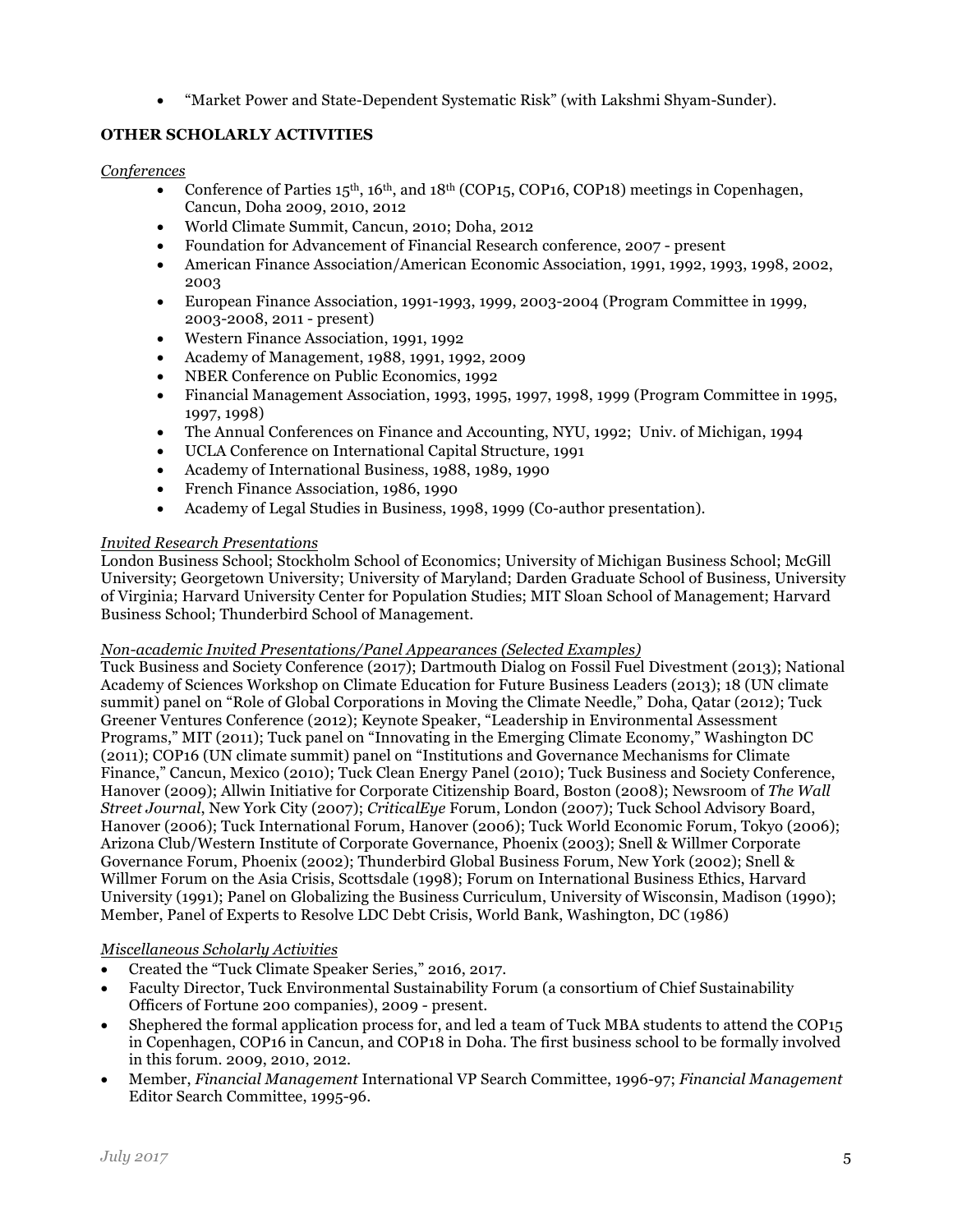- Member, Editorial Board, *Journal of International Business Education* (2000 Present); *Journal of Multinational Financial Management* (1996- Present); *Journal of International Finance* (1991-1995); *Global Competitor* (1992-1995).
- Co-organizer, Conference on the International Capital Acquisition Process, Tuck School, Dartmouth College May 1993.
- Visiting Scholar at the Finance Department, University of Maryland, Fall 1990.
- Ad-hoc reviewer for *Journal of International Money and Finance*, *Journal of Finance*, *Journal of Business*, *Journal of Financial and Quantitative Analysis*, *Journal of Corporate Finance, Journal of International Finance*, *Financial Management*, *Management Science*, *Journal of Banking and Finance*, *Academy of Management Review*, *Academy of Management Journal*, *Strategic Management Journal*, *Economic Journal*, *Journal of Economics*, *Organization Science*, *Journal of International Business Studies*, *Columbia Journal of World Business*, McGraw Hill, Harvard Business School Press, Pearson Publishing.

### **CLASSROOM CASES** *(topics in parentheses; teaching material available to accredited instructors upon request)*

- "Owens Corning's Sustainability Strategy," (*Corporate environmental sustainability*), Tuck School case (2014).
- "International Flavors & Fragrances: February 2012," (*Financial condition analysis; ROE decomposition analysis; operating performance analysis; corporate valuation*), INSEAD Executive Education Case (2013).
- "Dartmouth-Hitchcock and Subsidiaries: 2010" (*Financial condition analysis; ROE decomposition analysis; operating performance analysis; health care*), Tuck Case (2011; updated 2012).
- "H-Care Inc." (*Deriving, interpreting and forecasting financial statements; health care*), Tuck Case (2011)
- "General Maritime's June 2010 Tanker Purchase" (*Mark-to-market versus mark-to-model valuation; relative versus DCF valuation; shipping industry*), Tuck Case (2011; updated 2012)
- "United Technologies Corporation in 2010" (*Corporate valuation, equity analysis*), Tuck Executive Education Case (2010)
- "Community Health Systems' Acquisition of Triad Hospitals" (*Acquisition valuation; APV; synergy valuation, health care*), Tuck Case (2010).
- "National Retailing Federation's Sustainability Retailing Consortium" (*Sustainability strategy; collective action solutions; industry best practice*), Allwin Initiative Case (2010).
- "Carbon Footprint and Clean Energy at Simon Pearce" (*Measurement and management of carbon footprint; Scopes 1/2/3 emissions; NPV analysis of wind and solar installations; developing a corporate carbon strategy*). Tuck Case (2010).
- "Carbon Strategy at Vital Communities" (*Measurement and management of carbon footprint; Scopes 1/2/3 emissions; individual vs. collective corporate carbon strategy*). Tuck Case (2010).
- "ING and Sapphire Chile in May 2007" *(Cross-border corporate valuation, financial services, Latin America, flow-to-equity valuation),* Tuck Executive Education Case (2009).
- "United Technologies Corporation in 2007" *(Corporate valuation, equity analysis),* Tuck Executive Education Case (2008).
- "Cadence Design Systems Convertible Debt Issue" *(Corporate financing, convertible debt, software),* Tuck Executive Education Case (2007).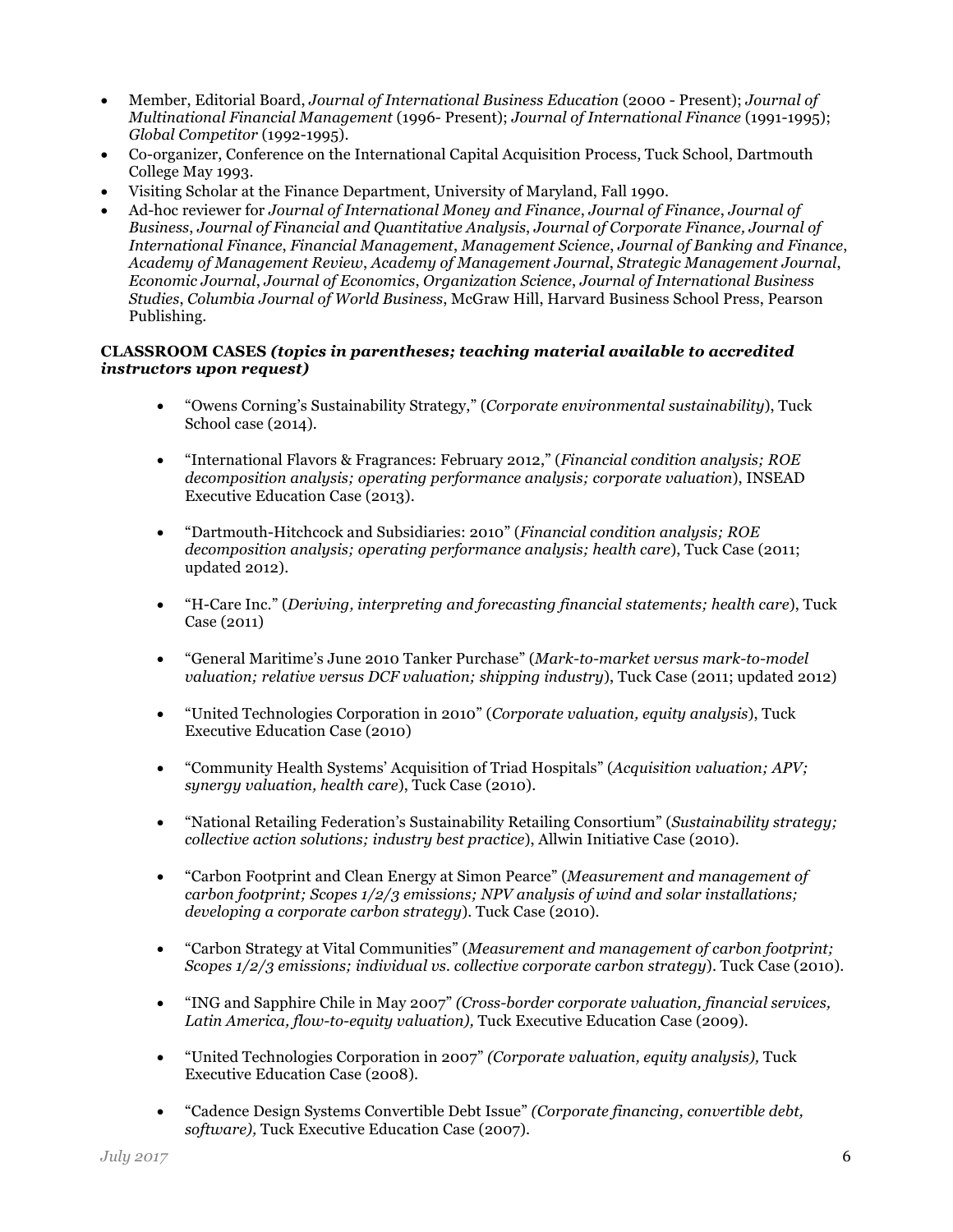- "BMW in 2006" *(Profitable growth analysis, WACC versus ROIC, financial analysis, ROIC decomposition)*, Tuck Executive Education Case (2007).
- "Constellation Brands International 2007" *(Corporate valuation, equity analysis),* Tuck Executive Education Case (2007).
- "Tech Corporation" *(Free cash flow derivation and interpretation)*, Tuck Executive Education Case (2005).
- "Adobe's Acquisition of Macromedia, 2005" *(M&A, corporate valuation)* Tuck Executive Education Case (2006).
- "Oil and Natural Gas Corporation of India Public Offering: March 2004" *(Cross-border valuation, public offering, exchange rates, country risk, India)*, Indian School of Business Executive Education Case (2005).
- "Currency Markets and Parity Conditions," *(Foreign currency markets; basics of international finance)*, in the Thunderbird Case series (2000)
- "A Global Manager's Guide to Currency Risk Management," *(Foreign currency markets; basics of international finance)*, in the Thunderbird Case series (2000).
- "Eurodisneyland SCA" *(Project financing; APV valuation)* in the University of Michigan CIBER Case Series
- "Perrier, Nestlé, and the Agnellis" *(Cross-border mergers and acquisitions; France, Italy, EU; corporate governance in France; battle for corporate control; WACC valuation)* in the Thunderbird Case Series (1998).
- "Cadbury Schweppes plc and Aguas Minerales S.A." *(Cross-border mergers and acquisitions; UK and Mexico; APV Valuation)* in the Thunderbird Case Series (1997).
- "Schneider SA and Square D Company" *(Cross-border mergers and acquisitions; France and the US; comparative corporate governance; battle for corporate control; WACC valuation)* in the Thunderbird Case Series (1997).
- "Boeing vs, Airbus: GATT or Mouse?" *(Strategic trade policy; trade disputes; commercial airframes industry)* in The International Business Environment: Text and Cases (Prentice-Hall).
- "The Chips are Down" *(Strategic trade policy; trade disputes; semiconductor industry)* in The International Business Environment: Text and Cases (Prentice-Hall).
- "World Wildlife Fund and Debt-for-Nature" *(Cross-border lending decision; LDC debt; Innovative financing in LDCs)* in The International Business Environment: Text and Cases (Prentice-Hall).
- "Piermont Inc." *(Transaction exposure to exchange rates)* in The International Business Environment: Text and Cases (Prentice-Hall).
- "Campbell Soup in Japan" *(Economic exposure to exchange rates)* in The International Business Environment: Text and Cases (Prentice-Hall).
- "DuPont de Nemours in Japan" *(Economic exposure to exchange rates)* in The International Business Environment: Text and Cases (Prentice-Hall).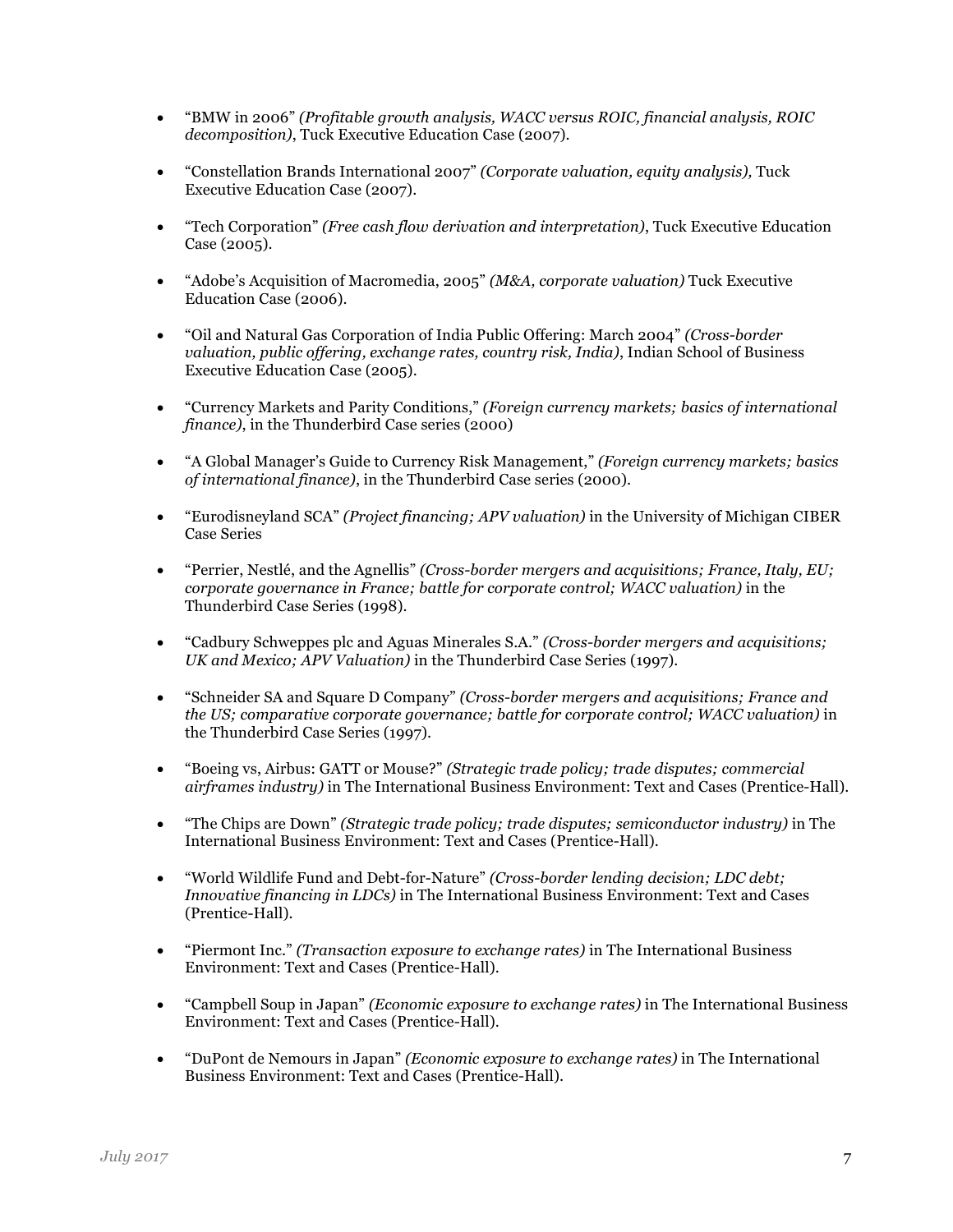- "Dresser France S.A. and the Soviet Gas Pipeline Project" *(Cross-border regulation; national security, foreign policy and the MNE; Export Administration Act)* in The International Business Environment: Text and Cases (Prentice-Hall).
- "Union Carbide and Bhopal" *(Cross-border liability; cross-border regulation)* in The International Business Environment: Text and Cases (Prentice-Hall).
- "Nicolo Pignatelli and Gulf Italia" *(Foreign Corrupt Practices Act; Ethics; HQ/Subsidiary Relations in the MNE)* in The International Business Environment: Text and Cases (Prentice-Hall).
- "Gulfstream and Sukhoi: The Supersonic Business Jet" *(Country and political risk analysis; joint ventures; former Soviet Union)* in The International Business Environment: Text and Cases (Prentice-Hall).
- "Note on Supersonic Transportation and the Corporate Jet Market" in The International Business Environment: Text and Cases *(Prentice-Hall).*

# **HONORS/AWARDS/SPECIAL**

- Teaching Excellence Award, Tuck School of Business, 2016.
- Panelist, Dartmouth College panel on divestment of endowment from fossil fuel stocks (and in numerous other panel discussions at Tuck and at Dartmouth College on climate change).
- Member, Steering Committee, National Academy of Sciences initiative on Climate Education for Future Business Leaders
- 'Honorable Mention' from Page Prize for Environmental Sustainability Curriculum, awarded by the Darla Moore School of Business at University of South Carolina for my MBA course 'Business and Climate Change,' December 2009.
- Created and taught the first ever US MBA course on climate change and its implications for corporations, Tuck School, Spring 2009.
- Created a metric called the "Fossil Fuel Beta (FFß)" to score companies on their stock market exposure to fossil fuel price changes and contingent GHG exposures, for *CFO* magazine. The first scorecard was published in December 2008.
- Created many innovative, new executive programs, including: '*Back In Business*,' '*Leading Edge Ideas for the Business Journalist*,' Tuck-Citi Distance Learning Initiative
- Outstanding faculty award, Thunderbird School of Management: 2000, 2001, 2003, 2004, 2005, 2006.
- Honored by the Excellence Project at Thunderbird (a student-led initiative that examined 'excellent' practices in various areas of the school): 2003-04
- The article 'Purposes and Accountability of the Corporation: Corporate Governance at a Crossroads' is on the Corporate Practice Commentator's (CPC) list of the Best Corporate and Securities Articles published and indexed during 2000.
- Co-Editor, special issue on Corporate Governance, *Law and Contemporary Problems*: 1999
- Distinguished Paper Award for the paper "Comparative Corporate Governance," presented at the Academy of Legal Studies In Business national meetings, July 1999
- Recipient, University of Michigan CIBER award for research: 1996